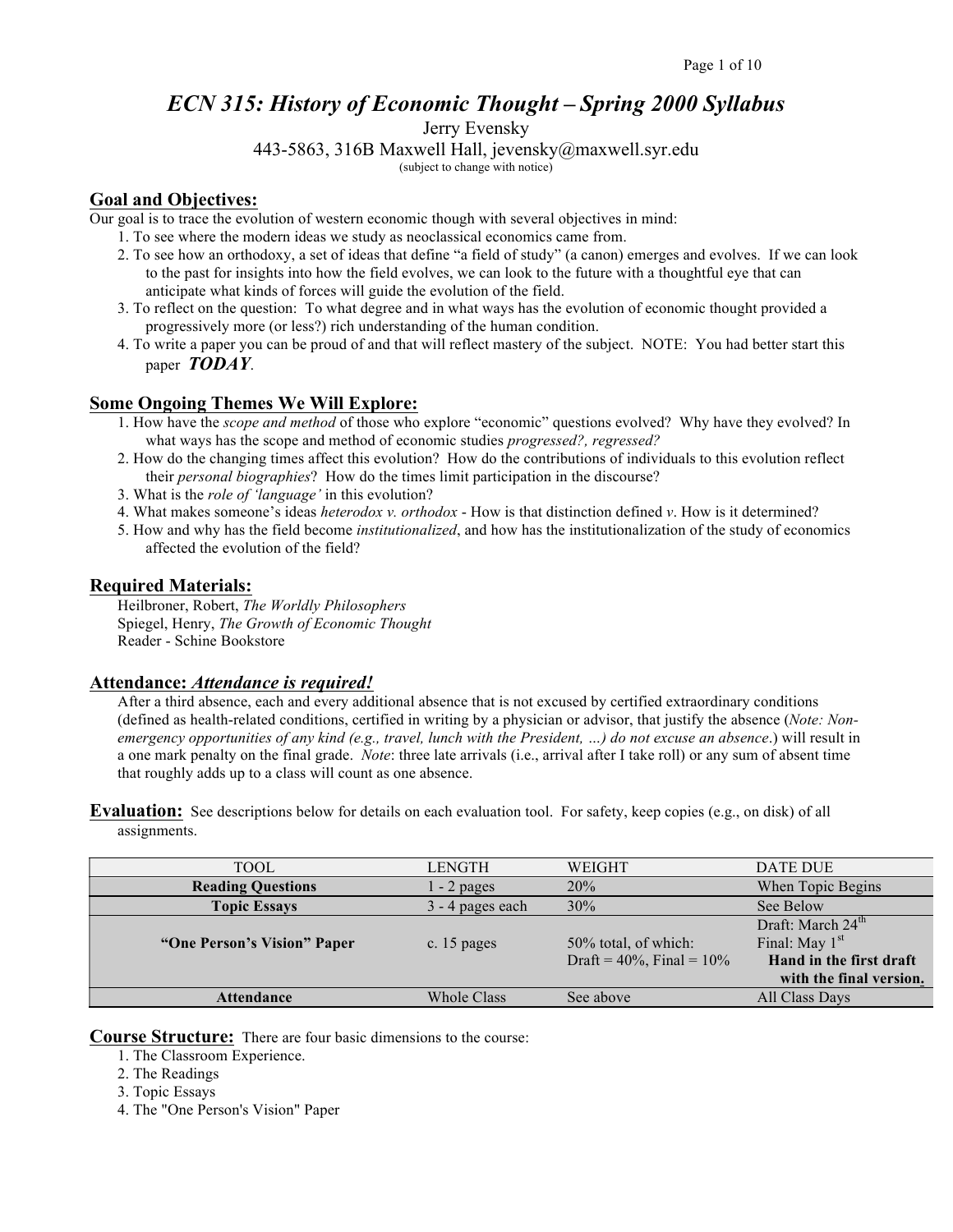### **1. The Classroom Experience:**

- Class will not be a comprehensive overview of all that has happened in the history of economic thought. That would be like seeing the world on a whirlwind tour ("Gee, if it's Tuesday this must be Tibet.") - a lot of vague images but little of substance. Rather class will focus on a few central players and a few central themes. Obviously "central" is a relative, subjective term - in this case, central is defined as those folks and themes that I think are central. - These choices are open for discussion. Indeed, my own sense of centrality has evolved over the years and I expect that process to continue.
- Assessment: I hope you will find it interesting and ask questions or make points as you see fit. I will assess your participation based on my impression of your preparation. Participation in class will be rewarded by "benefit of the doubt credit." (Druger) This is a non-trivial issue if you are close to a margin in grading. Needless to say, at a minimum I expect you to be there - ergo the penalty for not being there (see above).
- The foundation for fruitful participation (either active listening or beyond) is coming prepared with a frame of reference with which to contextualize, compare, contrast, critique, ... what I have to say, what you want to discuss. So, with that in mind another dimension of the course is:

### **2. Readings:**

Each Topic (see schedule below) has assigned readings. There are three sources assigned:

- 1. A popular, very readable, and not very long presentation of the history of economic thought: Heilbroner The purpose of this piece is to offer you a very enjoyable, somewhat eclectic, survey of the field before we begin so that you can have some orientation and some basis for selecting your paper topic.
- 2. A reference text: Spiegel The purpose of this book is to provide you with a comprehensive story of the history of economic thought for reference and as a counterpoint to the stories Heilbroner and I each tell.
- 3. A Reader with original source selections The purpose of this piece is to introduce you to some individuals who moved the history of economic thought so that you can see how they wrote and thought first hand.
- Assessment: For Topic 3 and beyond Questions on the Readings are listed on the pages below titled "Questions on the Readings/Essay Subjects". You must respond to these and hand in your responses the first day that reading Topic is covered. Your work on the Readings will be assessed by your responses to these Questions on the Readings. The purpose of the these questions is to get you to address the readings thoughtfully. Since you have to respond to these issues without the benefit (hopefully there will be a benefit) of the lectures, I will assess them not for absolute correctness but for apparent effort. The grading scale will be acceptable/not acceptable. If the effort seems real and sufficient I will accept them. If it seems trivial I will not. I will only return those that are rejected. There will be 9 sets of questions. You begin with an A on this assignment. For each set of Questions that are not handed in on time or that are not acceptable you will loose one mark.

But, I not only want you to come to class prepared. I want you to leave class with a rich sense of the story I'm trying to tell. To that end, when we've completed a topic area you will write a short essay addressing some of the key issues covered in that topic.

### **3. Topic Essays:**

- These essays are designed to get you to engage each topic once you have a rich tool kit for analysis, i.e., after we've completed it. The subject for each Essay is laid out on the sheets titled "Questions on the Readings/Essay Subjects".
- Your essay must be typed, double spaced, paginated, and 4 pages or less. Quotations of more than one sentence may not be used in these short essays. Citation for any quotations should follow the style of the journal *History of Political Economy* (see below). Be sure to keep a copy of all submitted work.
- A draft essay is due on the last class day each Topic is covered (see bolded dates on schedule below). On that day you must **bring in 3 copies** of your Topic Essay. The class will be divided into groups of two or three. You will give one copy of your Essay to me and one to each of the other people in the group to which you are assigned. During that class period you will edit and make comments on your classmates' essays, return them, and then discuss each others' essays making suggestions on content and style. - At the next class you will submit a revised version of your Essay.
- I will grade the Essay for Topic #5 so you can see how I grade these, then I will randomly select and grade two more Essays: One from Topics 6-8 and one from Topics 9-11. Your grade on these essays will reflect the effort given to the first version, but I will focus primarily on the quality of the second. **Please note**, however, that in the case of a trivial first submission, that first submission will be graded as the final submission.
- Note: Late Essay submissions will be penalized except under certified extraordinary conditions. Failure to come to class with three copies of a draft on the day it is due will result in a one grade penalty on the next graded essay. Late final Essays will be penalized a one mark per day penalty starting with the first deduction when the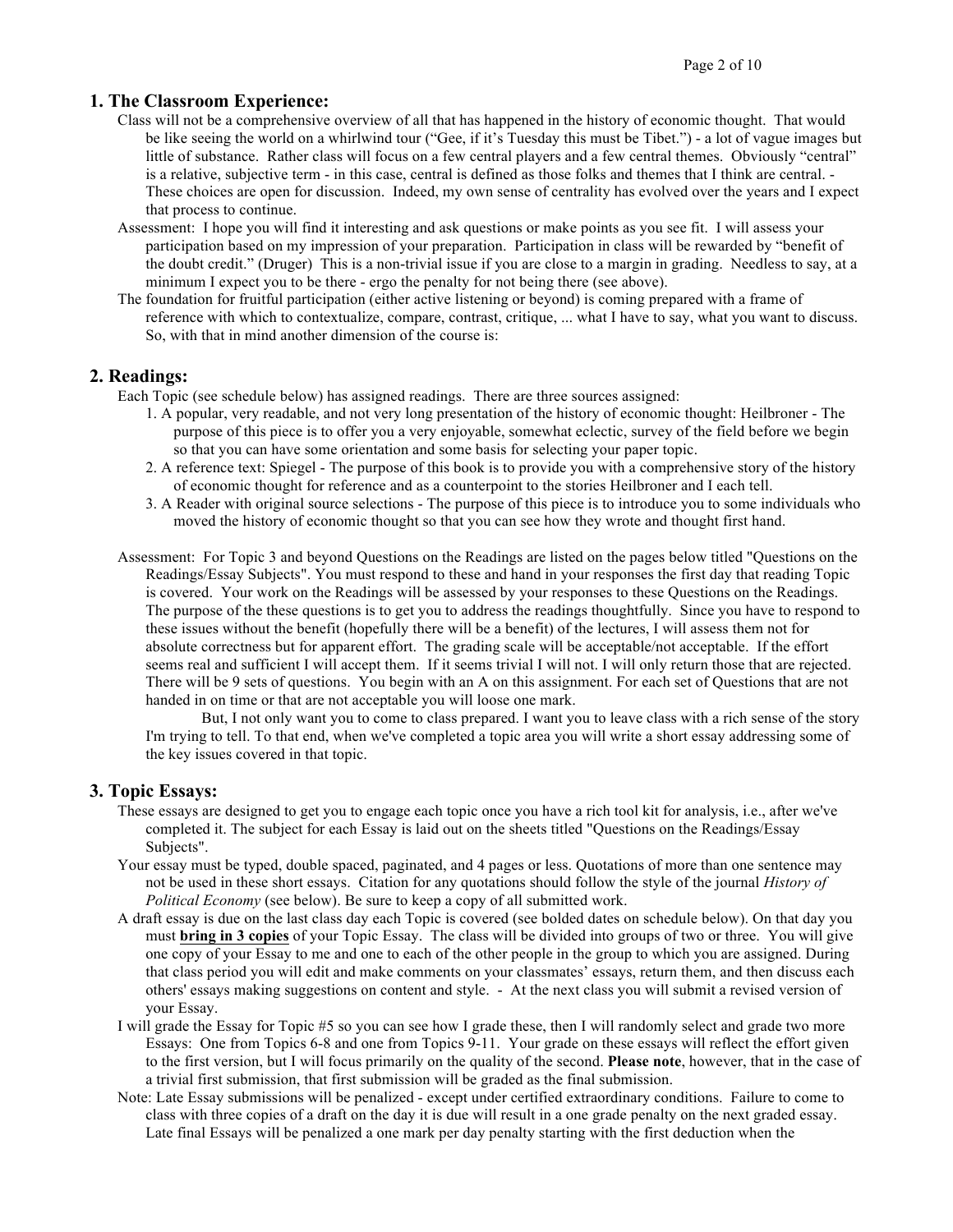Economics Department office (110 Eggers) closes on the day the essay is due and assessed one more mark penalty each successive day it is not in when the office closes.

But, the best way to "get into" the history of economic thought is to get into a topic and "do it" yourself. With that in mind, the fourth dimension of the course is the "One Person's Vision" Paper:

### **4. The "One Person's Vision" Paper**

### *Conceptual Framework:*

- When an individual enters into the discourse of an established field, that individual arrives to find a current "orthodoxy" or "canon" - a shared vision and system of belief among those who make up the mainstream(s) leaders and participants in the field's discourse. The cannon defines the current subject and method of the field. In a well established field, it is a product of the efforts of many generations of predecessors. Any new participant's contribution to the discourse is a response to that cannon and is shaped by the vision that individual brings to the field – a vision based on her unique personal biography (e.g., cultural context, formal education, …). The most powerful participants are those who affect the canon most dramatically as it adapts to embody their vision (e.g., Marshall), as it evolves in reaction to their alternative vision (e.g., Marx), or as it does both (e.g., Keynes).
- An individual's contribution is her effort to act on and influence the canon, and it is her legacy a legacy others inherit and in turn respond to. And so the field evolves with each generation acting on its intellectual inheritance and passing on something new to the next - and so the cannon evolves.

#### *Your Job:*

Choose an individual who played a 'significant'\* orthodox or heterodox role in the history of economic thought, and who's life and work you find engaging and would like to explore. Explore the time that person lived in and that individual's participation in the field, focusing on:

What was this person's vision? What were the general and immediate influences that shaped this person's vision? What were the key ideas through which s/he presented that vision, and how are the influences you cited reflected in what s/he wrote? – In effect, I want you to write an intellectual biography of a significant figure in the history of economic thought so that you can see for yourself that ideas "come from somewhere". \*As long as you and I can agree that this person was significantly invested in being a player in shaping ideas about economics, s/he will quality as significant. **Note:** *Alternative Topics are Possible but Require Special Permission*

#### *Objective*:

You will write a thoughtful, coherent, and rich paper representing the research you've done.

### *Internet Resource References (I expect most sources to be books and journals, the internet is a good jump start source.)*

- 1. The History of Economics Society Homepage ("front" page) http://cs.muohio.edu/~HisEcSoc/ Resources on Themes in the History of Economics: http://www.eh.net/ehnet/HisEcSoc/Resources/themes.shtml Resources on Individual Economists in the History of Economics: http://www.eh.net/ehnet/HisEcSoc/Resources/individ.shtml
- 2. McMaster University History of Economic Thought Archive http://socserv2.socsci.mcmaster.ca:80/~econ/ugcm/3ll3/index.html
- 3. The New School for Social Research , Department of Economics' History of Economic Thought Homepage http://www.econ.jhu.edu/People/Fonseca/HET/hethome.htm
	- Alphabetical Index of Economists:
		- http://www.econ.jhu.edu/People/Fonseca/HET/alphabet.htm

#### *Mechanics:*

### All work must be **paginated, double spaced, and have 1" margins on the top and sides and 1.5" margins on the**

- **bottom**. You should follow the format and citation style of the journal *History of Political Economy* (HB1.H55 on the 4th floor of Bird Lib.) - see examples below. Keep a copy of all submitted work.
- Late papers will be penalized a one mark per day penalty starting with the first deduction when the Economics Department office (110 Eggers) closes on the day the paper is due and assessed one more mark penalty each successive day it is not in when the office closes.

#### *Assessment:*

My emphasis will be on how you present your ideas: depth and breath of your research, use of evidence, coherence, flow, grammar, spelling, transitions, and how well you tell the story of this person's intellectual biography.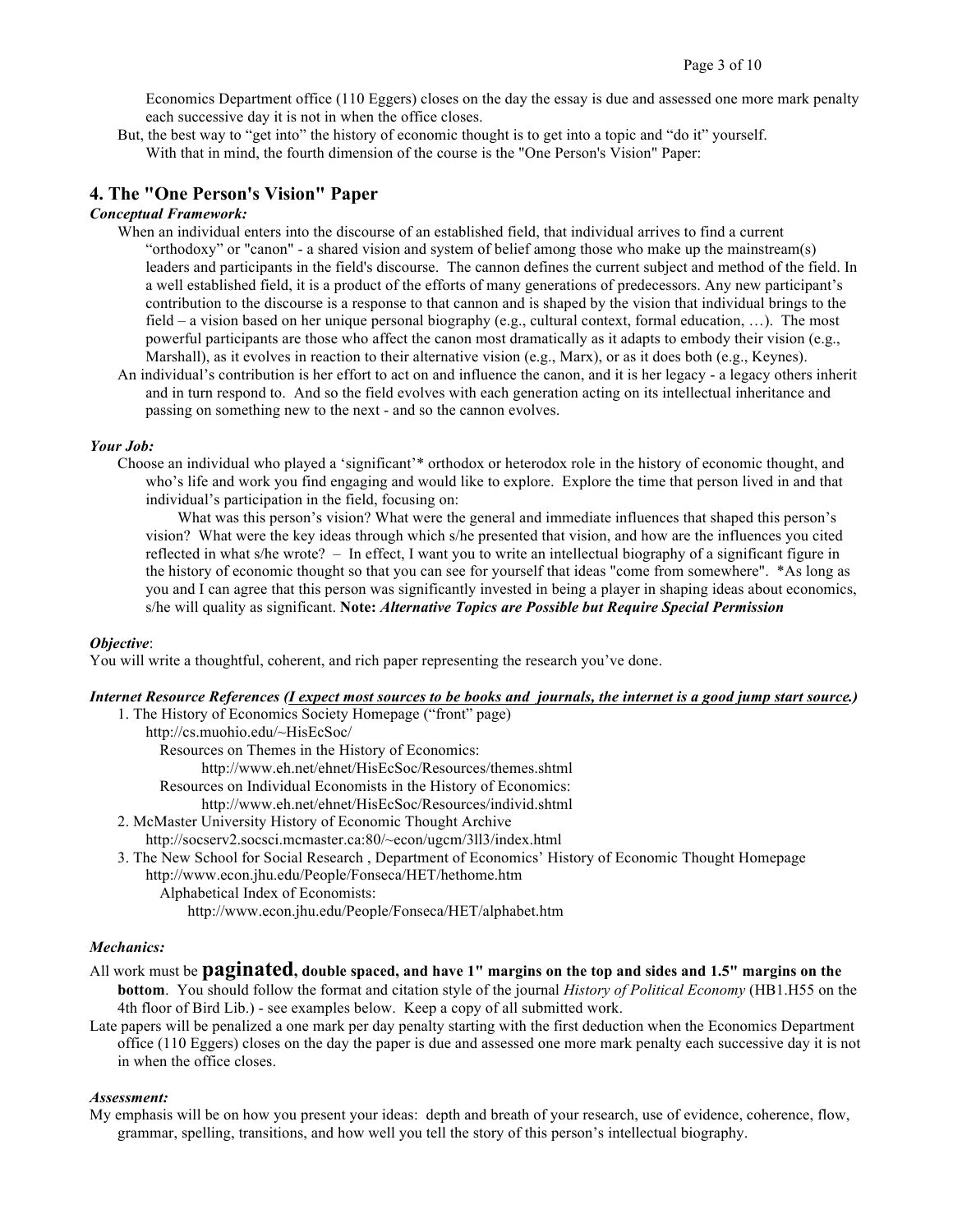# **COURSE SCHEDULE**

# **Read <u>all</u> of Heilbroner by Jan 28<sup>th</sup>. Draft Essays due on bolded dates.**

| Date(s)<br>Jan. 19, 21       | Topic/Readings<br>(1) Introduction/Group Organization/ Preview and The Question of "Progress"<br>Reader: Schumpeter selection, Dobb selection<br>Landreth: Chapter $1 -$ on Reserve<br>Reader: Leijonhufvud's "Life Among the Econ"                                                                                                                                                                                                                                                                                                                        |
|------------------------------|------------------------------------------------------------------------------------------------------------------------------------------------------------------------------------------------------------------------------------------------------------------------------------------------------------------------------------------------------------------------------------------------------------------------------------------------------------------------------------------------------------------------------------------------------------|
| Jan. 24, 26                  | (2) The Origins of the Discourse in PreClassical Theory<br>WN - Book IV, Chapter 1<br>Spiegel: Chapters 1-7                                                                                                                                                                                                                                                                                                                                                                                                                                                |
| Jan. 28, 31,<br>Feb. 2       | (3) The Enlightenment - Background to Adam Smith<br>Reader: Hume's Dialogues - a selection ; Smith's letter on Hume; "Smith on Philosophy, Ethics<br>and Human Evolution"; Smith's Theory of Moral Sentiments - selections<br>Spiegel: Chapters: 8-9                                                                                                                                                                                                                                                                                                       |
| Feb. 4<br>Feb. 7, 9, 11      | <b>NO CLASS</b><br>(4) Adam Smith - The Birth of Classical Theory<br>$WN - Book$ I: Intro, Chs. 1, 2, 8, 9, 10; Book II: Intro, Chs. 1, 3; Book III: all; Book IV, Chs 1,<br>$2$ , and $3.C$<br>Reader: "Smith's Economics and the Evolution of his Thought"<br>Spiegel: Chapters $10 - 11$                                                                                                                                                                                                                                                                |
| 21, 23, 25                   | Feb. 14, 16, 18 (5) Robert Malthus, David Ricardo<br>Reader: Keynes' on Malthus, Malthus' On Population and Ricardo's Principles – selections<br>Spiegel: Chapters 12-14                                                                                                                                                                                                                                                                                                                                                                                   |
|                              | Feb. 28, Mar 1, 3 (6) The Utopian Socialists and J.S. Mill<br>Reader: Mill's <i>Principles</i> – selections<br>Spiegel: Chapters 15-17                                                                                                                                                                                                                                                                                                                                                                                                                     |
| Mar. 6, 8, 10,<br>20, 22, 24 | (7) Karl Marx<br>Reader: Marx's "Wage-Labour and Capital"<br>Spiegel: Chapters 18-21                                                                                                                                                                                                                                                                                                                                                                                                                                                                       |
| Mar. 27, 29, 31              | (8) From 1848 to 1889: Heterodox Challenges (Henry George, the German Historical School, etc.) and<br>Mainstream Responses (theoretical: the marginal revolution and general equilibrium analysis; and<br>structural: the professionalization of the field)<br>Reader: Henry George's Progress and Poverty - selections; Dunbar's "The Reaction in Political<br>Economy" ( $QJE$ ); Edgeworth's "The British Economic Association" ( $EJ$ ); Laughlin's<br>"The Study of Political Economy in the United States" ( <i>JPE</i> )<br>Spiegel: Chapters 22-24 |
| Apr. 3<br>Apr. 5, 7, 10      | <b>NO CLASS</b><br>(9) The Micro Synthesis (Alfred Marshall) and the Heterodox Challenge from Institutionalists such as<br>Veblen, Commons, and Mitchell<br>Reader: Keynes on Marshall, Marshall's Principles - selections<br>Spiegel: Chapter 25, 27                                                                                                                                                                                                                                                                                                      |
| 19                           | Apr. 12, 14, 17, (10) John Maynard Keynes and The Macroeconomic Perspective<br>Reader: Keynes' General Theory - selections<br>Spiegel: Chapter 26                                                                                                                                                                                                                                                                                                                                                                                                          |
| Apr. 24, 26, 28              | (11) Modern Discourse: The Orthodox v. The Heterodox: (Missing Voices? A Narrow Vision?)<br>Buchanan, The Economics and the Ethics of Constitutional Order: 3-41<br>Reader: Folbre and Hartmann; Keohane<br>Spiegel: Chapters 28-29                                                                                                                                                                                                                                                                                                                        |
| May 1                        | Conclusion                                                                                                                                                                                                                                                                                                                                                                                                                                                                                                                                                 |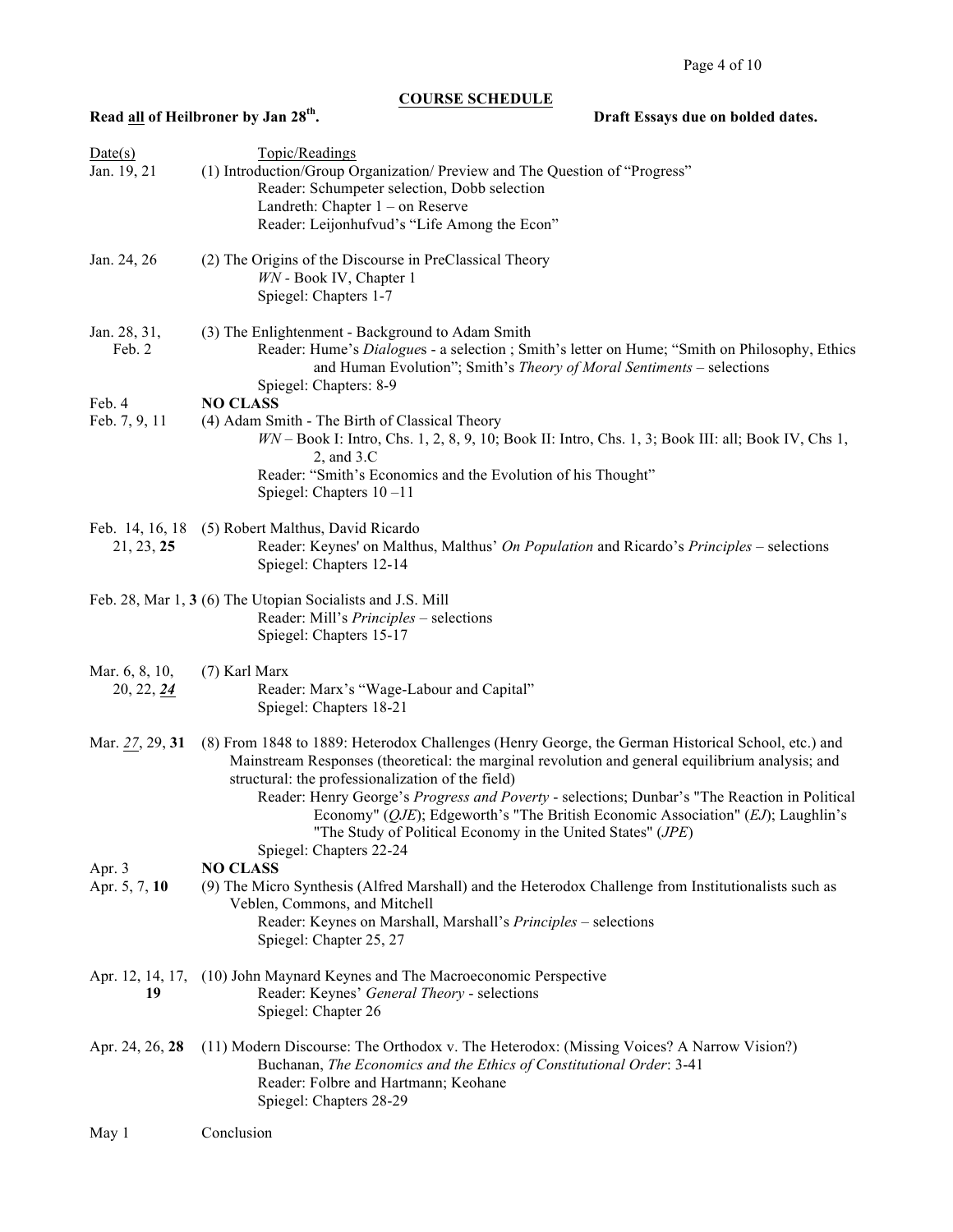# **Reflections on the Research Process**:

#### Background:

Adam Smith asserts in his "History of Astronomy" that "Philosophy is the science of the connecting principles of nature. ... by representing the invisible chains which bind together all these disjointed objects, [it] endeavours to introduce order into this chaos of jarring and discordant appearances, to allay the tumult of the imagination .… [It], therefore, may be regarded as one of those arts which addresses themselves to the imagination. ... Philosophy ... pretends to lay open the concealed connections that unite the various appearances of nature." (Smith, *HoA*, 45-6, 51, emphasis added) Good scholars recognize the limitations of the mind's eye's vision, they are humble.

Research is a form of storytelling through which we share what we imagine. Our stories are efforts to persuade one another of what we pretend to know, what we tentatively believe. Good research produces a persuasive story.

Good research is not a cookie cutter process. It requires a subtle and creative application of mind. Even as you explore the evidence and weave it into a persuasive story, you must constantly be on the lookout for gaps or odd turns that undermine your story. And even as you invest in the story your are telling, you must keep you mind open to new ways of understanding the evidence. Indeed, with an open mind the very immersion in the material my give rise to turns in your understanding that make you rethink and recast your unfolding story. And as you explore these new paths you may suddenly come to a vista that allows your mind to see the big picture in a new way, to make creative leaps to a new richness in the story you are developing. These possibilities are part of the excitement and joy of research.

Research is a process of finding, weaving, assessing, tearing, finding, reweaving. It is a continuous process. It can't be isolated into a blocks of grudgingly committed time. Good research occupies a continuous space in your mind. Sometimes you will be in the library actively searching for sources, for evidence to build or remake your story. Sometimes you'll be at a word processor developing the vision that seemed so seamless and ingenious in your mind's eye into a story that will have to satisfy the real eye of a skeptic reading your printed page - no mean feat. But more often than not, it will occupy a place in the remote recesses of you mind - not on your mind, but not out of your mind - at the ready for some comment, some scene, some moment of current experience that sparks a thought on the project. Immediately it will be called forward - front and center - to be explored and developed in light of this small or large explosion of thought.

Doing research in cookie cutter blocks of grudgingly committed time is a real drudge and often a real pain. Doing research as one intellectually engaged and committed to telling a good, creative, well documented story is a fascinating adventure (travel to distant places, times, and minds), a lot of fun (be a detective, an investigative reporter), and very satisfying (be the first on your subject to see the world in a new and compelling way).

If you're going to be in this class you will be doing a research project. If you do it in blocks of grudgingly committed time it will be a real drudge, often a real pain, and probably not very successful. In that case this is probably not be the right class for you. If, however, you're willing to commit yourself to being intellectually engaged and to telling a good, creative, well documented story; I think you'll find our trip through this history fascinating and the trip into your own topic a very rewarding experience. If you do the job well, there is no way you can loose.

#### **Step 1: Identify Sources**

The first step in research is to find out where to find out about your subject. So the first thing you have to do is find relevant sources of information. Good researchers don't do this in isolation - they ask questions. They ask the people who serve at the library reference desk. They "ask" the card catalogue and the on-line information services. They "ask" the sources they've already found: Is there anything here that can lead to another source?

Looking for sources is like the first stage of detective work. You ask a lot of questions because you want to find all the best, relevant evidence. And like the best of the detectives you have to think creatively about where to look for evidence. "Sources" may take many forms. They may be articles or books or archive material or art work or ….

Note a distinction in kinds of sources: Primary v. Secondary. Primary sources are those that come from the actual participants in the times and events you are investigating. They are a direct window into the world you want to understand, but that doesn't mean they are a perfectly clear and transparent window. There may be distortions in this evidence based on biases of the participant from whom it comes. A secondary source is a more distant spectator's representation of the times, events, and people you are investigating. Again, and for the very same reason, these can be distorted. You need to triangulate your sources. You see the topic from different angles by using as many different primary and secondary sources as possible. Doing so gives you a multidimensional perspective. Such a rich perspective allows you to make the best case for your unfolding vision of events as you understand them.

#### **Step 2: Collect and Arrange Data**

"Data" is the information one extracts from sources. As noted above, it can take many forms. The second step of research is to dig into the sources you've identified. What can you learn from the data in each source? In our research project you're trying to develop a story that represent the intellectual evolution of a significant figure in the history of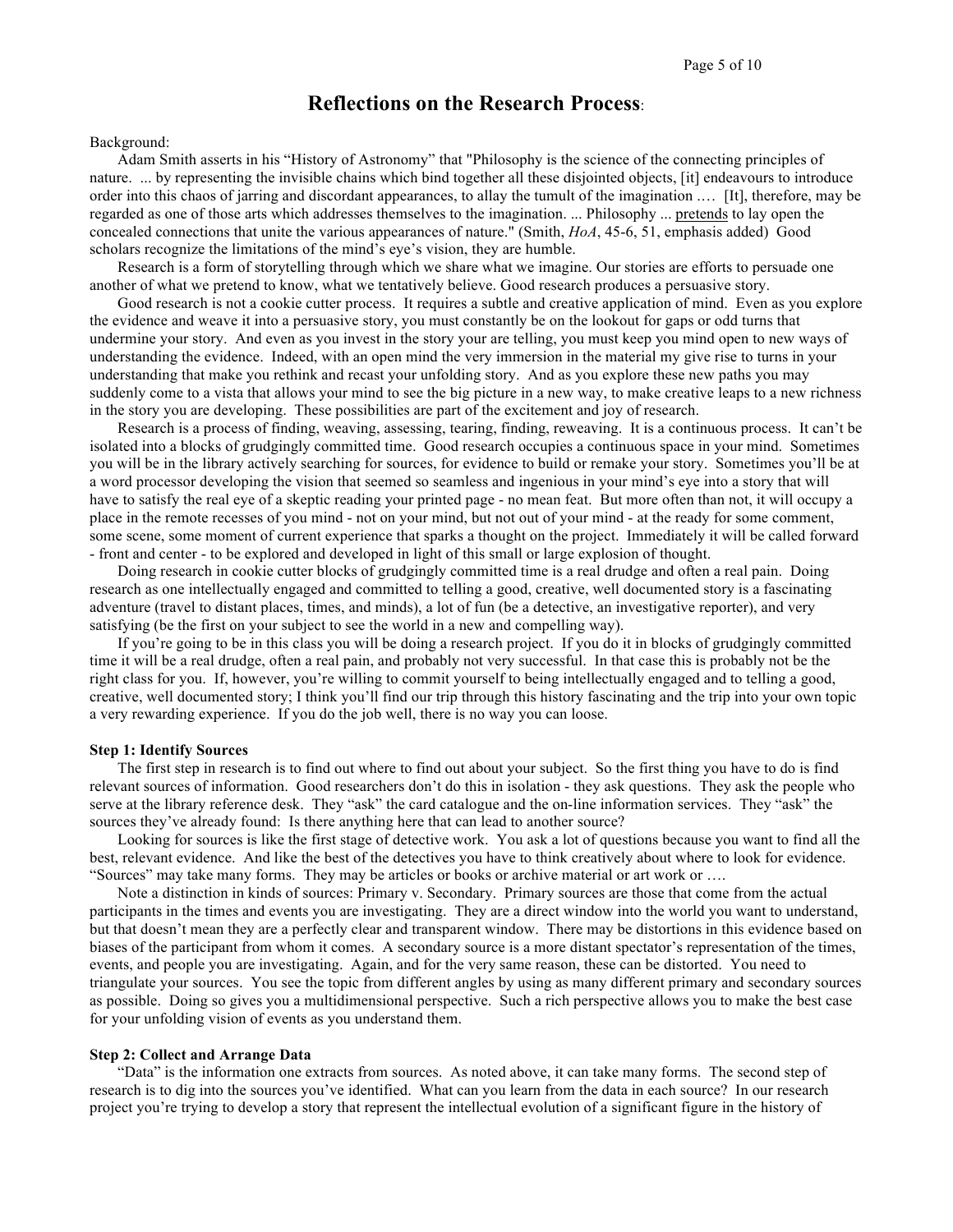economic thought. To tell this story you have to have lots of pieces of information. You've got sources, that was Step 1, now you have to find out what pieces of information each source can contribute to the story you're going to construct.

At this stage research gets more subtle. As you dig into your sources you have to be selective. That means making judgments about what is going to be important for your story. This in turn means that you must be developing the outline of a story in your mind - and more often than not, it's a very good idea to put it on paper at intervals so you can "see" how it looks. An outline can keep you focused and can provide the criteria for judgment as to what pieces are most important. But as you do this be careful on two fronts:

First, be willing to see gaps in your thinking and be willing to go back for more sources and more data if you see a problem. And second, don't lock into a story line and choose pieces accordingly. Make the story line that guides your prioritizing of pieces truly tentative - as you come across new pieces that are intriguing and challenge your tentative thoughts, be willing to accept that challenge and to change the emerging image in your mind. This simultaneous process of selecting evidence and creating a vision of what actually happened should be very dynamic.

#### **Step 3: Analysis**

You job is tell a story that represents your vision of your chosen individual's intellectual biography. In effect you've been doing this all along if you've been working with sources and an outline simultaneously. As the outline informed your selection of sources and the information from the sources informed the outline, your analysis has been unfolding. A persuasive analysis has a strong foundation – it's based on solid, rich evidence, and it's presented in form that your audience finds compelling - it rings true. The wholeness of your analysis represents your vision, and in this class your vision will be presented in a paper.

#### **Step 4: Writing**

Writing is like working in clay. You can push and poke, twist and turn the material (the language) as you shape it into ideas. You can add here, tear off there – and push and poke some more. Through this process of shaping, looking at the unfolding shape, reshaping, the piece begins to take a form that expresses what's in your minds eye. If you've invested yourself in the steps up to this point writing is a labor of love for you really have a vision you want to express and you want it to be understood, appreciated, and hopefully admired by your audience – as a beautiful sculpture would be.

In a real research process, publishing your work is like firing your clay. It's done. No more poking or shaping is possible. The power of your story would be tested by the challenges of those with alternative stories to tell. The more powerfully your pen tells your story, the tighter the weave of your evidence into a coherent and compelling story, the longer your story will stand the scrutiny of skeptics who want to tear it down. But no story is truth, and ultimately you will see new possibilities for telling the story better – and then it's off to write the next paper.

#### **Step 5: Assessment:**

In our class as in the real world of research once you hand in your work it's also like firing your clay - it's done. No more poking or shaping is possible. In here your work will be assessed on the following basis: Is the story presented coherent, does it flow in a logical way? Does the evidence (data) presented support the story as told? Is it a rich, solid evidentiary foundation (i.e., a significant number of high quality primary and secondary sources)? Is it a compelling story?

I will assess you for a grade and that matters a lot, but the ultimate assessment is not about grades it's about education, experience, contribution, and pride. The audience that is most important in this latter assessment is you. You should ask yourself: Was this a good educational experience, a good growing experience? Is my work a original and thoughtful effort? Am I proud of what I have produced?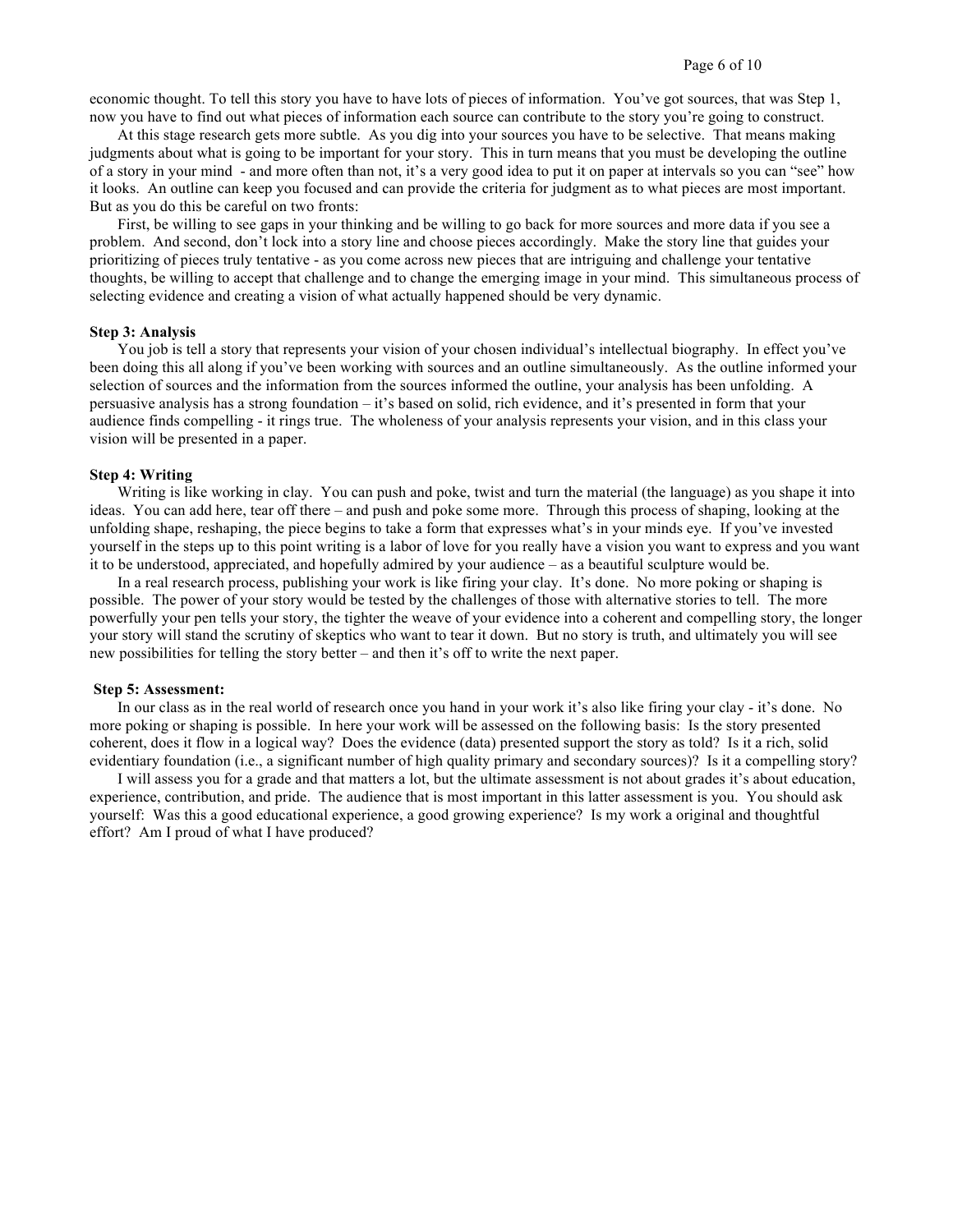# **Citation and Bibliographic Style**

Follows that in *History of Political Economy* (HB1.H55 on the 4th floor of Bird Lib.)

# **An example of citations of James Buchanan from his 1991 book, page 35 (notice that for long quotations you can use a expanded margin, single spaced style):**

... Buchanan agrees. He rejects the "romantic ideal of laissez-faire, the fictional image of

anarcho-capitalists, in which there is no role for the state at all" for the same reason he rejects the

socialist "romantic image of the state as an omniscient and benevolent entity". "[O]rdinary humans"

are not capable of either. Socialism is an invitation to the exploitation of centralized power, and

anarchist laissez-faire is a path into the "Hobbesian jungle". (Buchanan, 1991, 35)

Any plausibly realistic analysis of social order, whether positive or normative, must be bounded by the limits set by these ideological extremes. The state is neither omniscient nor benevolent, but a political-legal framework is an essential element in any functioning order of human interaction. (Buchanan, 1991, 35)

# **An example bibliography:**

- Buchanan, James. 1991. *The Economics and the Ethics of Constitutional Order*. Ann Arbor: University of Michigan Press.
- -----. 1994. *Ethics and Economic Progress*. Norman: University of Oklahoma Press.
- Hirsch, E.D. Jr.. 1987. *Cultural Literacy: What Every American Needs to Know*. Boston: Houghton Mifflin Company.
- Keynes, John Maynard. 1964. *The General Theory of Employment, Interest, and Money*. First Harbinger Edition. New York: Harcourt Brace Jovanovich.
- Kahneman, Daniel and Tversky, Amos. April 1984. "Choices, Values, and Frames." *American Psychologist*. 39 (4): 341-350.
- Smith, Adam. 1976A. *The Theory of Moral Sentiments*. Edited by D.D. Raphael and A.L. Macfie; Vol. 1 of *The Glasgow Edition of the Works and Correspondence of Adam Smith*. General editing by D.D. Raphael and Andrew Skinner. Oxford: Clarendon Press.
- Stigler, G. and Becker, G. 1977. "De gustibus non est disputandum." *American Economic Review*. 67: 76-90.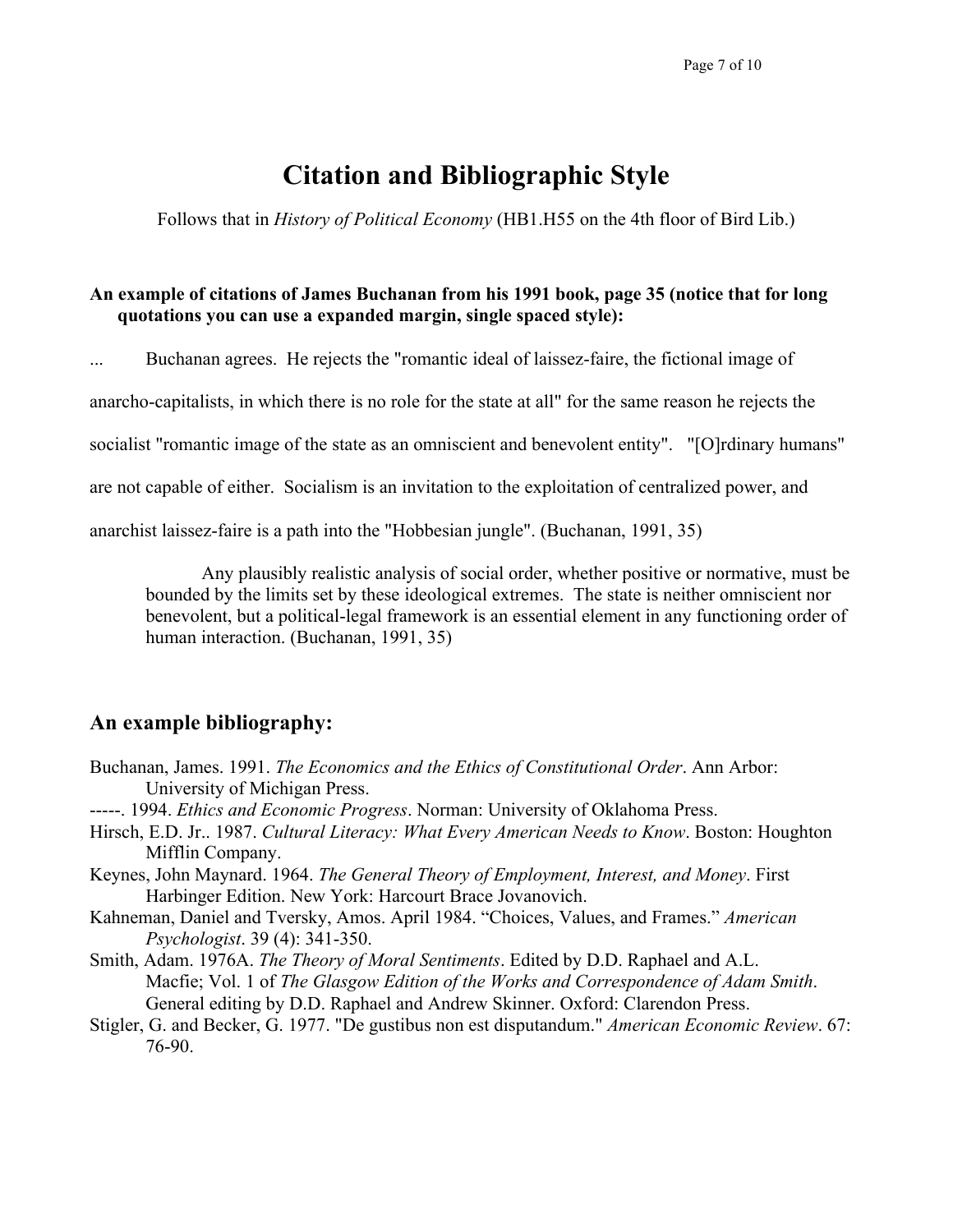# *History of Economic Thought Questions on the Readings/Essay Subjects*

### *Topics 1 and 2:*

No questions or essay due.

# *Topic 3:*

# **Questions on the Reading:**

- 1. Describe the design argument as represented by the words of Cleanthes in selection from Hume.
- 2. Hume and Smith find great humor and meaning in the story Hume tells Smith about his imagined encounter with Charon. What does this story shared between these two great philosophers tell us about how both of these men conceptualized the purpose and the challenge of their life's work?
- 3. At the end of Smith's letter about Hume's passing Smith writes: "Upon the whole, I have always considered him, both in his lifetime and since his death, as approaching as nearly to the idea of a perfectly wise and virtuous man, as perhaps the nature of human frailty will permit." – How does this statement relate to Smith's views on the role of ethics in the human condition, the capacity of humans to act ethically, and the relationship between the individual and society?

### **No essay due**

# *Topic 4:*

### **Questions on the Reading:**

- 1. *The Wealth of Nations* sounds like a macro topic. Why does Smith start his classic work "Of the Division of Labour"? Explain Smith's story of the division of labour: How does it contribute to the wellbeing of society and what determines how far it can be pushed?
- 2. What according to Smith determines the level of wellbeing of the lowest ranks of society? Does Smith care about the wellbeing of these folks?
- 3. Explain the point Smith makes in paragraph #1 of Chapter X. Does this imply that everyone should earn the same amount in all pursuits? Why not? What do distortions do to the distribution of income? What kinds of examples does he give of such distortions? Describe his story.
- 4. Smith added his "Conclusion of the Mercantile System" in his second (1784) edition of the *WN*. What is the Mercantile System and how's Smith feel about it?

### **No essay due**

### *Topic 5:*

### **Questions on the Reading:**

- 1. Describe how Malthus' education and the intellectual and political environment of his formative years are reflected in his "Essay on the Principle of Population."
- 2. Explain the logic of Malthus' argument in the first edition of his "Essay on the Principle of Population". Describe how Malthus' "Essay on the Principle of Population" evolves from the first to the second edition.
- 3. Summarize the exchange between Ricardo and Malthus that took place in the letters of January 24 and 26, 1817. Explain the differences in these two men's visions of economics.
- 4. Explain Malthus' image of the "taylors of Laputa" and how it relates to his differences with Ricardo.
- **Essay Subject:** Describe the scope and method that Ricardo established for subsequent economics and how his approach differed from Malthus' approach. Stay focused on scope and method. Comment on how their respective scope and method reflected their biographies.

### *Topic 6:*

### **Questions on the Reading:**

- 1. Describe Mill's analysis of the potential problems and the possibilities of communism.
- 2. Explain Mill's assertion that if the choice were "between Communism wit all its chances, and the present state of society … all the difficulties, great and small, of Communism would be as dust in the balance." What's the matter with the present state of society? How has legislation contributed to the problem?
- 3. Mill thinks that a private property, liberal society "has never yet had a fair trial in any country." Why not? What is his essential concern about Communism that drives him to look for solutions to the problems of liberal society? What does Mill value about liberal society?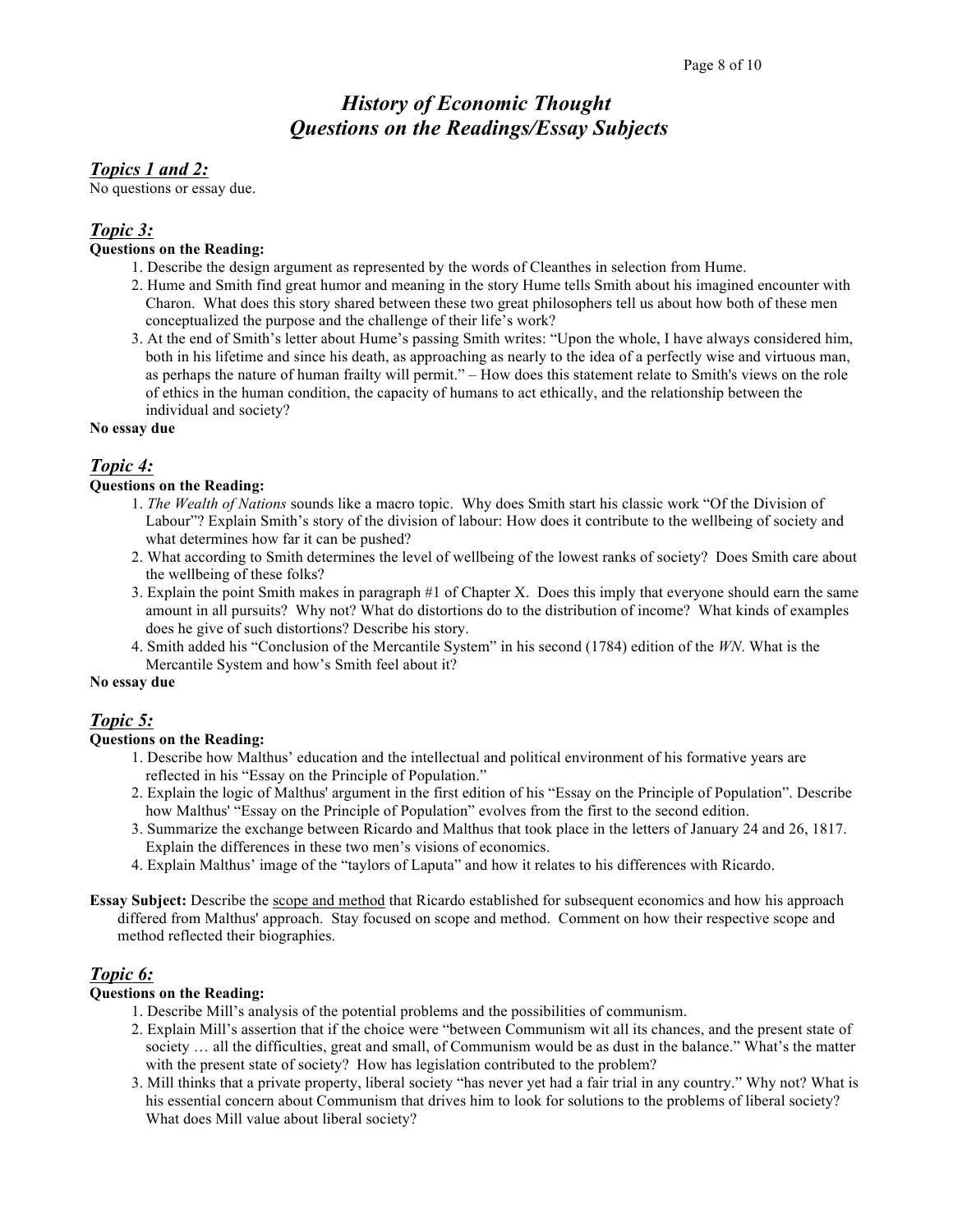- 4. Explain Mill's prescription for realizing the potential of liberal, private property society.
- **Essay Subject:** Explain Mill's concern about the future of liberal society, identify the dimension of economic analysis within which he felt he had a contribution to make, explain how his contribution was intended to solve the problems of liberal society, and describe his vision of an ideal liberal society.

### *Topic 7:*

### **Questions on the Reading:**

- 1. Engles writes that "[t]he last offshoot of classical political economy the Ricardian school was largely wrecked on the insolubility of the contradiction. Classical political economy had run itself into a blind alley." What was the "contradiction" and how did Marx find a "way out"?
- 2. If the working class alone produces all values why doesn't it receive the full value of production and why does its existence get more and more difficult? If a worker is not a slave, why does she participate in this exploitive system?
- 3. Explain Marx's concept of social relations of production? What is capital in this scheme?
- 4. Describe the dynamics of the relationship between capital and the working class. What's the capitalist get out of it? Is life easy for the capitalist? Explain.
- **Essay Subject:** Marx writes that the wage "forms the basis of all the juridical notions of both labourer and capitalist, of all the mystifications of the capitalist mode of production, of all its illusions as to liberty, of all the apologetic shifts of the vulgar economists." He asserts that "[t]he battle of competition [among capitalists] is fought by cheapening of commodities. … [And in that battle] the larger capitals beat the smaller." But "[a]long with the constantly diminishing number of magnates of capital, who usurp and monopolize all advantages of this process of transformation, grows the mass of misery, oppression, slavery, degradation, exploitation; but with it too grows the revolt of the working-class, a class always increasing in numbers, and disciplined, united, organized by the very mechanism of the process of capitalist mode of production itself. … Centralization of the means of production and socialization of labour at last reach a point where they become incompatible with their capitalist integument. This integument is burst asunder. The knell of capitalist private property sounds. The expropriators are expropriated. … [C]apitalist production begets, with the inexorably of a law of Nature, its own negation."

Explain Marx's story of this dialectical process. Your explanation should make Marx's use of terms above or others necessary to tell the story clear.

### *Topic 8:*

### **Questions on the Reading:**

- 1. Describe the basis on which, according to Henry George, people envisioned a "golden age." On what basis does George reject this as a false hope? Explain George's analysis of the relationship between progress and poverty. What does George think of the current state of Political Economy? What does he say people outside the field think of it? How does he envision his relationship to the field?
- 2. Describe the position of Political Economy according to Charles Dunbar's in the first article of the first issue (Oct. 1886) of the *Quarterly Journal of Economics* (still a leading journal in the discourse).
- 3. In the "Report of the Proceedings at the Meeting which Inaugurated the British Economic Association" (March 1891) it's clear that the participants feel it is a critical time for the profession. What is their concern and how does it relate to what Dunbar wrote five years earlier? In that report the suggestion that the Association and its journal should "exert an wholesome influence" on the discourse of political economy is discussed. Explain why some participants reject that notion. What problem does it present? Explain why is it hard to avoid exerting some control over the "conversation."
- 4. In the first article of the first issue (Dec. 1892) of the *Journal of Political Economy* (still one of the premier journals and a central player in the discourse) Laurence Laughlin describes a disconnect between the profession and those who seek social improvement. Explain the disconnect and the danger he believes it poses. Why according to Laughlin don't people understand the economists? Why does he think it is imperative that people pay attention to Political Economy. Laughlin is also concerned about divisions that have existed within the field. Describe the issues that have divided the profession and how Laughlin believes they can be resolved.
- **Essay Subject:** Describe the forces that were attacking the mainstream economic discourse and the points of their attacks. Explain how economists within the mainstream discourse viewed these challenges - their concerns about the public discourse and their differences of opinion with the challengers. Describe the difficulty mainstream economists faced in trying to deal with these challenges, and explain how mainstream economists chose to respond to the challenges.